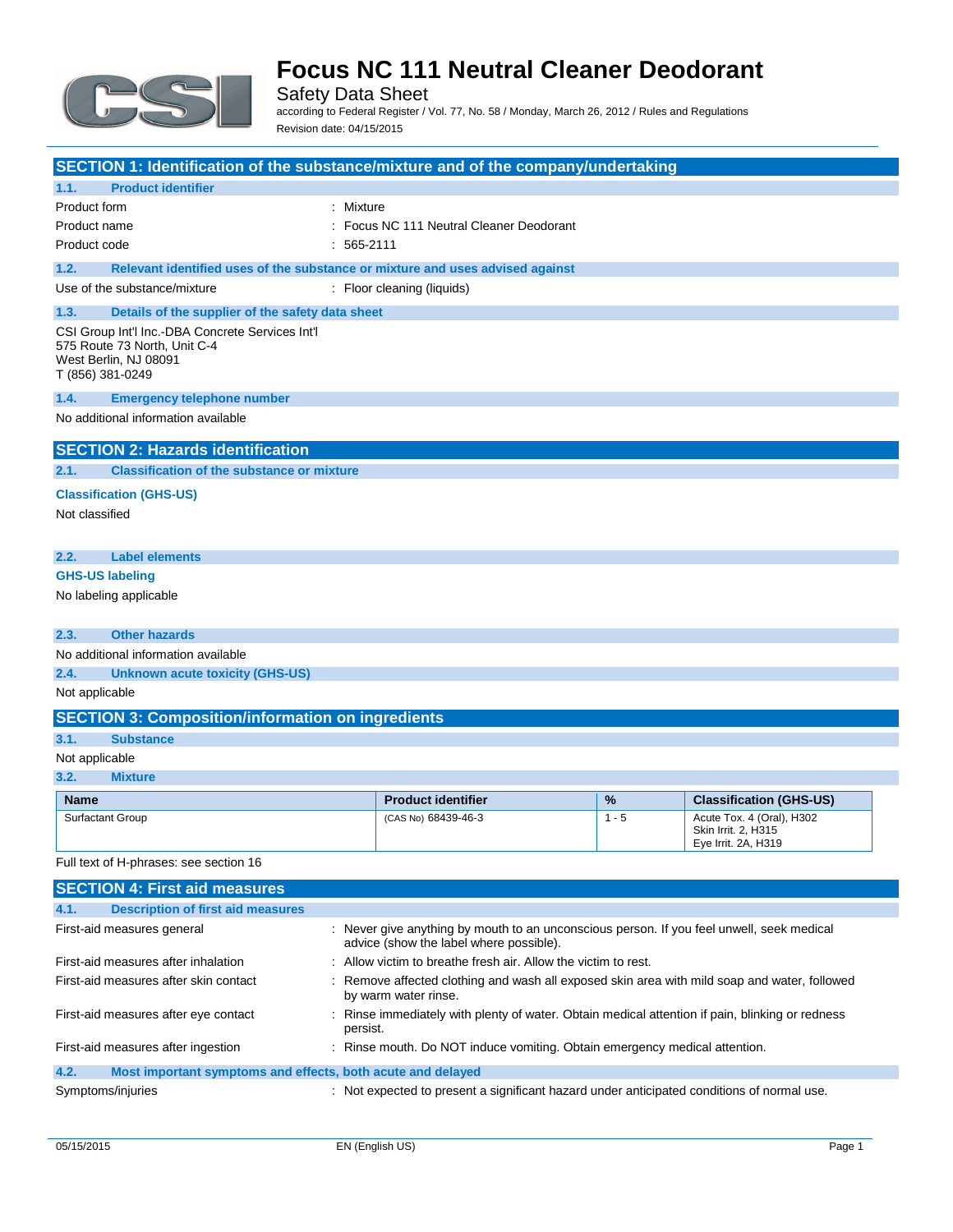Safety Data Sheet

according to Federal Register / Vol. 77, No. 58 / Monday, March 26, 2012 / Rules and Regulations

| 4.3.                                                                                                                                                                                                                                   | Indication of any immediate medical attention and special treatment needed                                                      |                |                                                                                                                                                                      |
|----------------------------------------------------------------------------------------------------------------------------------------------------------------------------------------------------------------------------------------|---------------------------------------------------------------------------------------------------------------------------------|----------------|----------------------------------------------------------------------------------------------------------------------------------------------------------------------|
| No additional information available                                                                                                                                                                                                    |                                                                                                                                 |                |                                                                                                                                                                      |
|                                                                                                                                                                                                                                        | <b>SECTION 5: Firefighting measures</b>                                                                                         |                |                                                                                                                                                                      |
| 5.1.                                                                                                                                                                                                                                   | <b>Extinguishing media</b>                                                                                                      |                |                                                                                                                                                                      |
|                                                                                                                                                                                                                                        | Suitable extinguishing media                                                                                                    |                | : Foam. Dry powder. Carbon dioxide. Water spray. Sand.                                                                                                               |
|                                                                                                                                                                                                                                        | Unsuitable extinguishing media                                                                                                  |                | Do not use a heavy water stream.                                                                                                                                     |
| 5.2.                                                                                                                                                                                                                                   | Special hazards arising from the substance or mixture                                                                           |                |                                                                                                                                                                      |
|                                                                                                                                                                                                                                        | No additional information available                                                                                             |                |                                                                                                                                                                      |
| 5.3.                                                                                                                                                                                                                                   | <b>Advice for firefighters</b>                                                                                                  |                |                                                                                                                                                                      |
|                                                                                                                                                                                                                                        | Firefighting instructions                                                                                                       |                | : Use water spray or fog for cooling exposed containers. Exercise caution when fighting any<br>chemical fire. Prevent fire-fighting water from entering environment. |
|                                                                                                                                                                                                                                        | Do not enter fire area without proper protective equipment, including respiratory protection.<br>Protection during firefighting |                |                                                                                                                                                                      |
|                                                                                                                                                                                                                                        | <b>SECTION 6: Accidental release measures</b>                                                                                   |                |                                                                                                                                                                      |
| 6.1.                                                                                                                                                                                                                                   |                                                                                                                                 |                | Personal precautions, protective equipment and emergency procedures                                                                                                  |
| 6.1.1.                                                                                                                                                                                                                                 | For non-emergency personnel                                                                                                     |                |                                                                                                                                                                      |
|                                                                                                                                                                                                                                        | Emergency procedures                                                                                                            |                | : Evacuate unnecessary personnel.                                                                                                                                    |
| 6.1.2.                                                                                                                                                                                                                                 | For emergency responders                                                                                                        |                |                                                                                                                                                                      |
|                                                                                                                                                                                                                                        | Protective equipment                                                                                                            |                | Equip cleanup crew with proper protection.                                                                                                                           |
|                                                                                                                                                                                                                                        | Emergency procedures                                                                                                            |                | : Ventilate area.                                                                                                                                                    |
| 6.2.                                                                                                                                                                                                                                   | <b>Environmental precautions</b>                                                                                                |                |                                                                                                                                                                      |
|                                                                                                                                                                                                                                        |                                                                                                                                 |                | Prevent entry to sewers and public waters. Notify authorities if liquid enters sewers or public waters.                                                              |
| Methods and material for containment and cleaning up                                                                                                                                                                                   |                                                                                                                                 |                |                                                                                                                                                                      |
| 6.3.                                                                                                                                                                                                                                   |                                                                                                                                 |                |                                                                                                                                                                      |
|                                                                                                                                                                                                                                        | Methods for cleaning up                                                                                                         |                | : Soak up spills with inert solids, such as clay or diatomaceous earth as soon as possible. Collect<br>spillage. Store away from other materials.                    |
| 6.4.<br><b>Reference to other sections</b>                                                                                                                                                                                             |                                                                                                                                 |                |                                                                                                                                                                      |
| See Heading 8. Exposure controls and personal protection.                                                                                                                                                                              |                                                                                                                                 |                |                                                                                                                                                                      |
| <b>SECTION 7: Handling and storage</b>                                                                                                                                                                                                 |                                                                                                                                 |                |                                                                                                                                                                      |
| 7.1.                                                                                                                                                                                                                                   | <b>Precautions for safe handling</b>                                                                                            |                |                                                                                                                                                                      |
| Precautions for safe handling<br>: Wash hands and other exposed areas with mild soap and water before eating, drinking or<br>smoking and when leaving work. Provide good ventilation in process area to prevent formation<br>of vapor. |                                                                                                                                 |                |                                                                                                                                                                      |
| 7.2.                                                                                                                                                                                                                                   | Conditions for safe storage, including any incompatibilities                                                                    |                |                                                                                                                                                                      |
| Storage conditions<br>: Keep only in the original container in a cool, well ventilated place away from heat, hot surfaces,<br>sparks, open flame and other ignition sources. No smoking. Keep container closed when not in<br>use.     |                                                                                                                                 |                |                                                                                                                                                                      |
|                                                                                                                                                                                                                                        | Incompatible products<br>Strong bases. Strong acids.                                                                            |                |                                                                                                                                                                      |
| Incompatible materials<br>Sources of ignition. Direct sunlight.                                                                                                                                                                        |                                                                                                                                 |                |                                                                                                                                                                      |
| <b>Specific end use(s)</b><br>7.3.                                                                                                                                                                                                     |                                                                                                                                 |                |                                                                                                                                                                      |
| No additional information available                                                                                                                                                                                                    |                                                                                                                                 |                |                                                                                                                                                                      |
|                                                                                                                                                                                                                                        | <b>SECTION 8: Exposure controls/personal protection</b>                                                                         |                |                                                                                                                                                                      |
| <b>Control parameters</b><br>8.1.                                                                                                                                                                                                      |                                                                                                                                 |                |                                                                                                                                                                      |
| <b>Focus NC 111 Neutral Cleaner Deodorant</b>                                                                                                                                                                                          |                                                                                                                                 |                |                                                                                                                                                                      |
| <b>ACGIH</b>                                                                                                                                                                                                                           |                                                                                                                                 | Not applicable |                                                                                                                                                                      |
| <b>OSHA</b>                                                                                                                                                                                                                            |                                                                                                                                 | Not applicable |                                                                                                                                                                      |
|                                                                                                                                                                                                                                        | Surfactant Group (68439-46-3)                                                                                                   |                |                                                                                                                                                                      |
| <b>ACGIH</b>                                                                                                                                                                                                                           |                                                                                                                                 | Not applicable |                                                                                                                                                                      |

OSHA Not applicable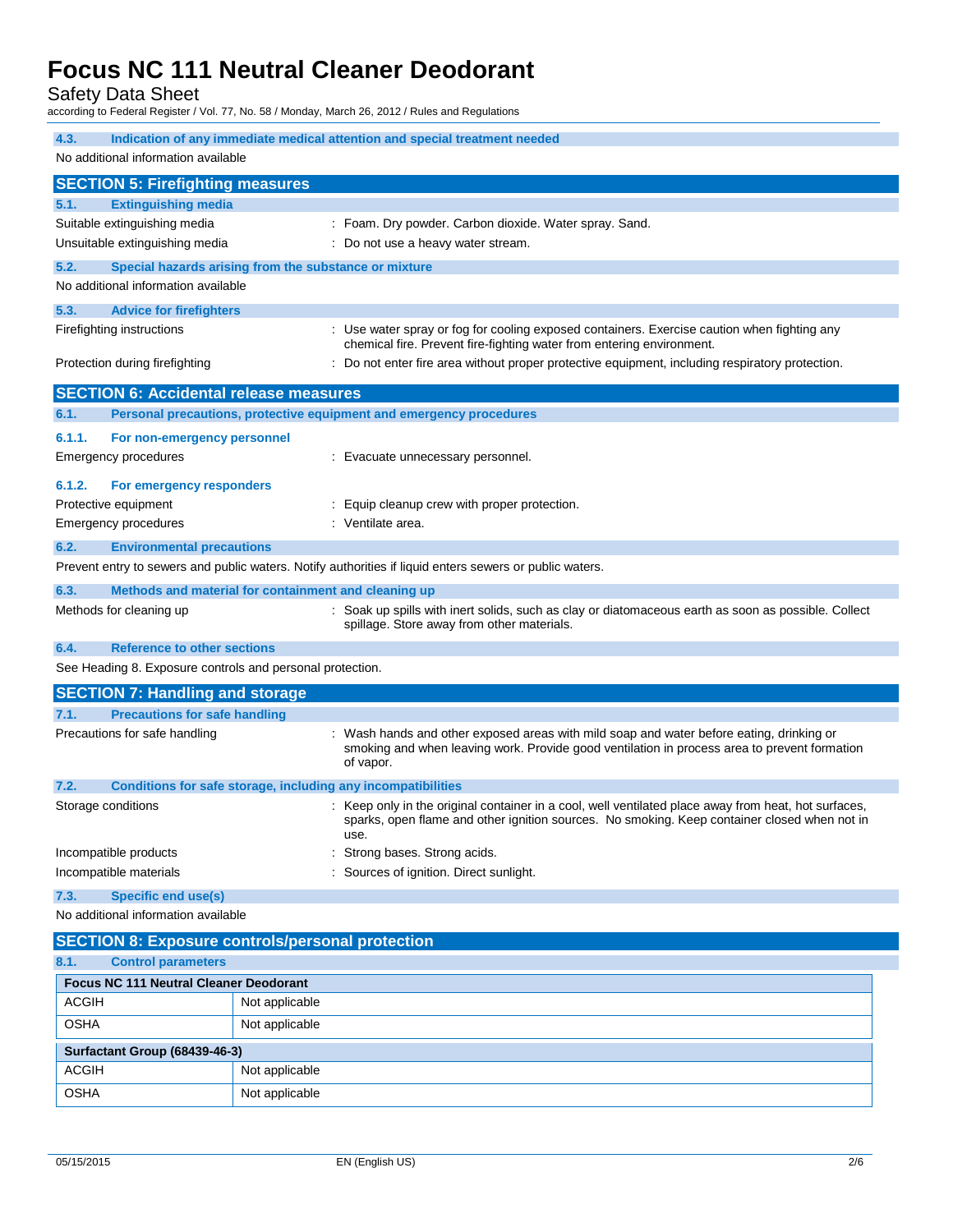Safety Data Sheet

according to Federal Register / Vol. 77, No. 58 / Monday, March 26, 2012 / Rules and Regulations

| 8.2.            | <b>Exposure controls</b>      |                                                                            |
|-----------------|-------------------------------|----------------------------------------------------------------------------|
|                 | Personal protective equipment | : Avoid all unnecessary exposure.                                          |
|                 |                               |                                                                            |
| Hand protection |                               | : Wear protective gloves/eye protection/face protection protective gloves. |
| Eye protection  |                               | : Chemical goggles or safety glasses.                                      |
|                 | Respiratory protection        | : Wear appropriate mask.                                                   |
|                 | Other information             | : Do not eat, drink or smoke during use.                                   |

### **SECTION 9: Physical and chemical properties 9.1. Information on basic physical and chemical properties** Physical state : Liquid Color : clear Odor : Apple Odor threshold is a set of the state of the state of the state of the state of the state of the state of the state of the state of the state of the state of the state of the state of the state of the state of the state of pH : 7 - 8 Melting point **in the case of the case of the case of the case of the case of the case of the case of the case of the case of the case of the case of the case of the case of the case of the case of the case of the case of** Freezing point **in the case of the Contract Contract Contract Contract Contract Contract Contract Contract Contract Contract Contract Contract Contract Contract Contract Contract Contract Contract Contract Contract Contrac** Boiling point : 212 - 220 °F Flash point  $\geq 200$  °F Relative evaporation rate (butyl acetate=1) : No data available Flammability (solid, gas) : No data available Explosion limits **Explosion** limits **in the set of the set of the set of the set of the set of the set of the set of the set of the set of the set of the set of the set of the set of the set of the set of the set of the se** Explosive properties in the set of the set of the set of the set of the set of the set of the set of the set of the set of the set of the set of the set of the set of the set of the set of the set of the set of the set of Oxidizing properties **in the contract of the Contract August** 2011 : No data available Vapor pressure in the set of the set of the set of the Vapor pressure in the set of the set of the Vapor set o Relative density in the set of the set of the set of the set of the set of the set of the set of the set of the set of the set of the set of the set of the set of the set of the set of the set of the set of the set of the Relative vapor density at 20 °C : Same as water Solubility : Solubile in water. Water: Solubility in water of component(s) of the mixture : • : 42 g/100ml • : 59 g/100ml • : 71 g/100ml • : Log Pow  $\qquad \qquad$ : No data available Log Kow : No data available Auto-ignition temperature **interest and the Contract Contract Auto-ignition** contract available Decomposition temperature **interest and the Composition temperature** : No data available Viscosity **in the COVID-2008** Viscosity **: No data available** Viscosity, kinematic intervalsed a state of the No data available Viscosity, dynamic **intervalse in the Contract of Contract Available** : No data available **9.2. Other information** No additional information available **SECTION 10: Stability and reactivity 10.1. Reactivity** No additional information available **10.2. Chemical stability** Stable under normal conditions. Not established. **10.3. Possibility of hazardous reactions** Not established. **10.4. Conditions to avoid** Direct sunlight. Extremely high or low temperatures. **10.5. Incompatible materials** Strong acids. Strong bases.

**10.6. Hazardous decomposition products**

Fume. Carbon monoxide. Carbon dioxide.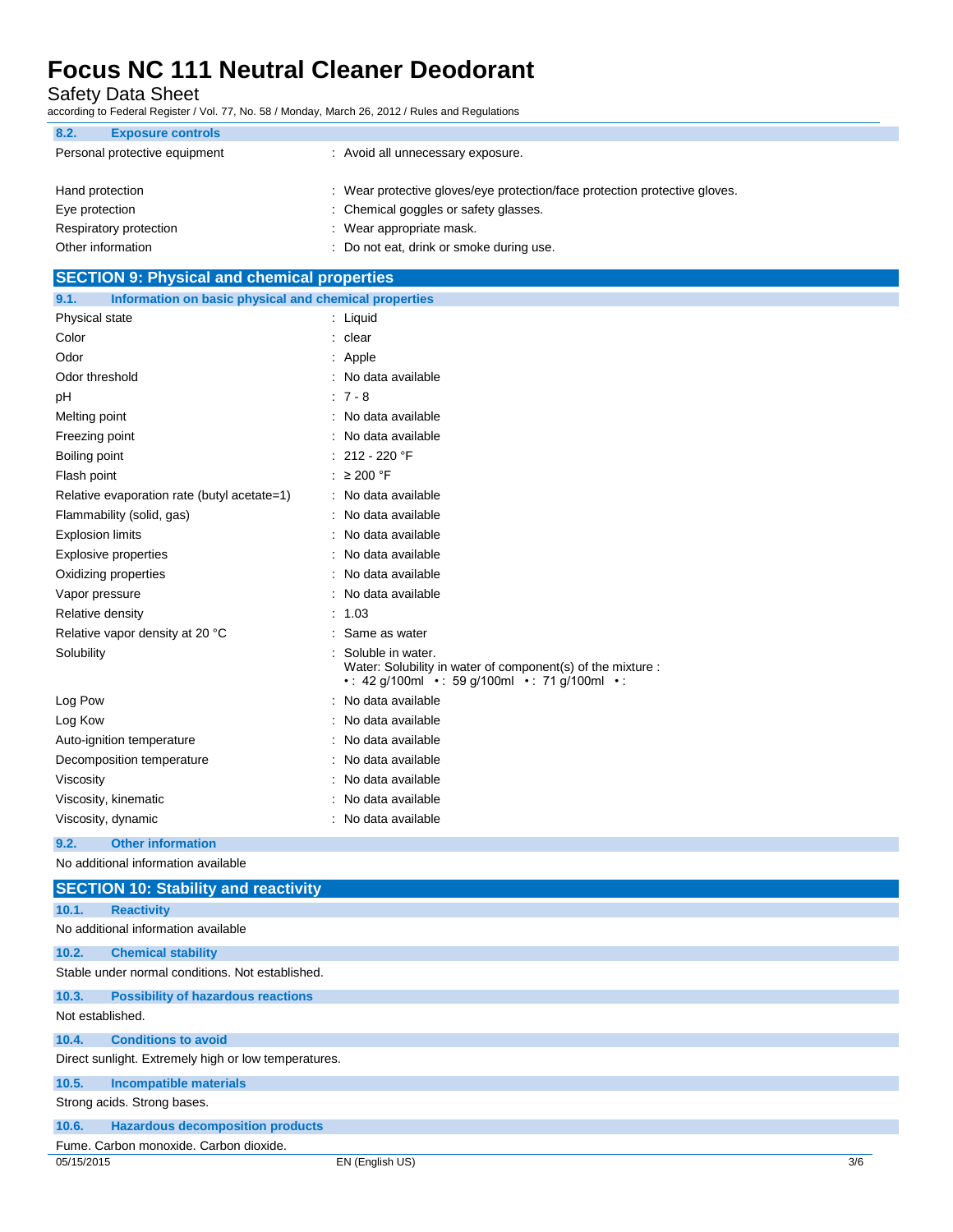### Safety Data Sheet

according to Federal Register / Vol. 77, No. 58 / Monday, March 26, 2012 / Rules and Regulations

### **SECTION 11: Toxicological information 11.1. Information on toxicological effects**

| Acute toxicity                                         | : Not classified                                                    |
|--------------------------------------------------------|---------------------------------------------------------------------|
| Surfactant Group (68439-46-3)                          |                                                                     |
| LD50 oral rat                                          | 1378 mg/kg (Rat)                                                    |
| LD50 dermal rabbit                                     | > 2000 mg/kg (Rabbit)                                               |
| ATE US (oral)                                          | 1378.000 mg/kg body weight                                          |
| Skin corrosion/irritation                              | : Not classified                                                    |
|                                                        | pH: 7 - 8                                                           |
| Serious eye damage/irritation                          | : Not classified                                                    |
|                                                        | pH: 7 - 8                                                           |
| Respiratory or skin sensitization                      | : Not classified                                                    |
| Germ cell mutagenicity                                 | : Not classified                                                    |
| Carcinogenicity                                        | : Not classified                                                    |
| Reproductive toxicity                                  | : Not classified                                                    |
| Specific target organ toxicity (single exposure)       | : Not classified                                                    |
| Specific target organ toxicity (repeated<br>exposure)  | : Not classified                                                    |
| Aspiration hazard                                      | : Not classified                                                    |
| Potential Adverse human health effects and<br>symptoms | : Based on available data, the classification criteria are not met. |

| <b>SECTION 12: Ecological information</b>     |                                                      |
|-----------------------------------------------|------------------------------------------------------|
| 12.1.<br><b>Toxicity</b>                      |                                                      |
| No additional information available           |                                                      |
| 12.2.<br><b>Persistence and degradability</b> |                                                      |
| <b>Focus NC 111 Neutral Cleaner Deodorant</b> |                                                      |
| Persistence and degradability                 | Not established.                                     |
| Surfactant Group (68439-46-3)                 |                                                      |
| Persistence and degradability                 | Readily biodegradable in water.                      |
| <b>Bioaccumulative potential</b><br>12.3.     |                                                      |
| <b>Focus NC 111 Neutral Cleaner Deodorant</b> |                                                      |
| Bioaccumulative potential                     | Not established.                                     |
| Surfactant Group (68439-46-3)                 |                                                      |
| Bioaccumulative potential                     | No bioaccumulation data available.                   |
| <b>Mobility in soil</b><br>12.4.              |                                                      |
| No additional information available           |                                                      |
| 12.5.<br>Other adverse effects                |                                                      |
| Effect on the global warming                  | : No known ecological damage caused by this product. |
| Other information                             | : Avoid release to the environment.                  |
| <b>SECTION 13: Disposal considerations</b>    |                                                      |
| 13.1.<br><b>Waste treatment methods</b>       |                                                      |

| . <b>.</b><br>waste treatment methods |                                                                           |
|---------------------------------------|---------------------------------------------------------------------------|
| Waste disposal recommendations        | : Dispose in a safe manner in accordance with local/national regulations. |
| Ecology - waste materials             | Avoid release to the environment.                                         |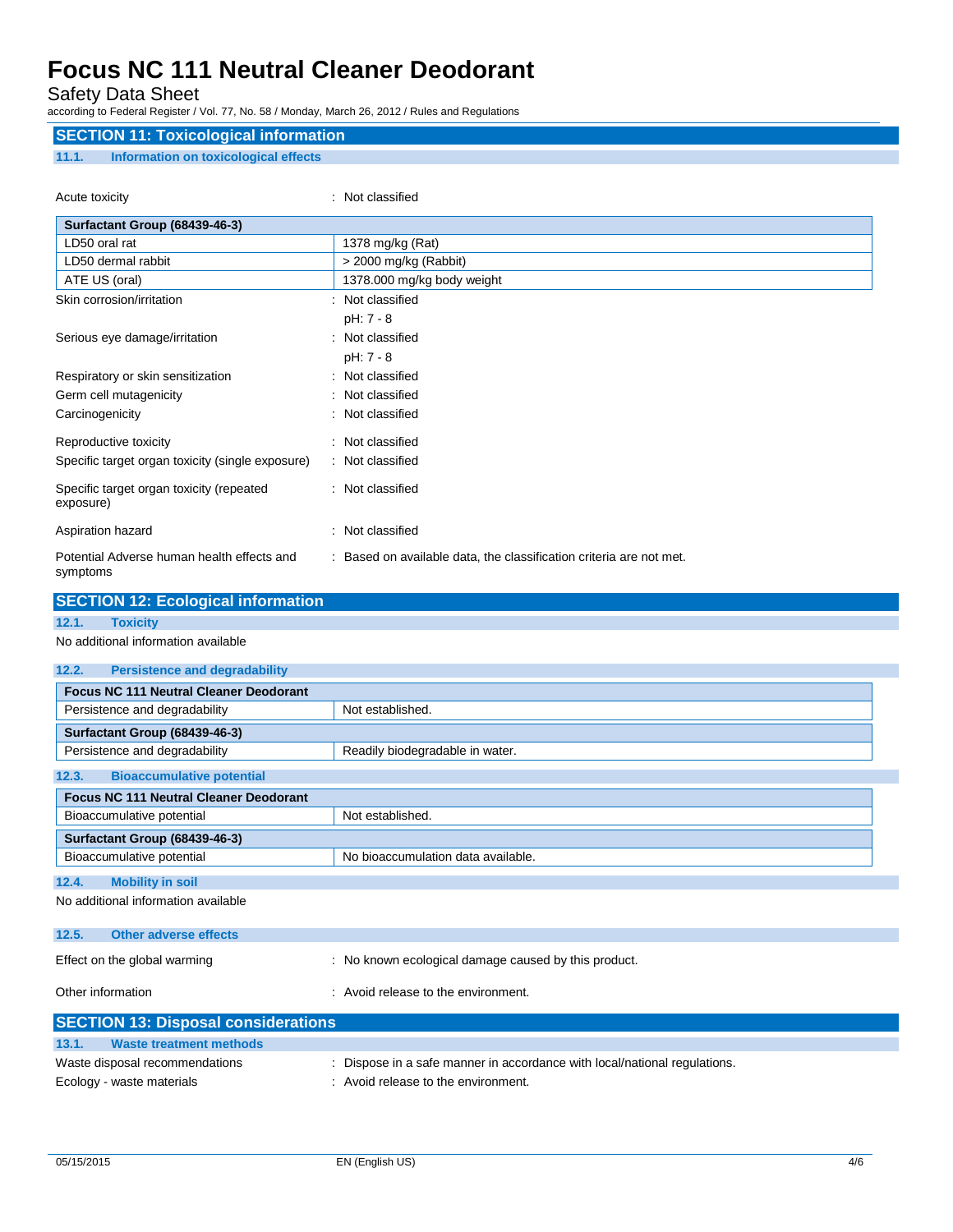Safety Data Sheet

according to Federal Register / Vol. 77, No. 58 / Monday, March 26, 2012 / Rules and Regulations

### **SECTION 14: Transport information**

#### **Department of Transportation (DOT)**

In accordance with DOT

Not regulated for transport

**Additional information**

Other information **Channel Constant Channel Channel Channel Channel Channel Channel Channel Channel Channel Channel Channel Channel Channel Channel Channel Channel Channel Channel Channel Channel Channel Channel Channel Ch** 

#### **ADR**

No additional information available

**Transport by sea** No additional information available

#### **Air transport**

No additional information available

|  |  |  |  |  | <b>SECTION 15: Regulatory information</b> |
|--|--|--|--|--|-------------------------------------------|
|--|--|--|--|--|-------------------------------------------|

**15.1. US Federal regulations**

### **Surfactant Group (68439-46-3)**

Listed on the United States TSCA (Toxic Substances Control Act) inventory

**15.2. International regulations**

**CANADA** No additional information available

#### **EU-Regulations** No additional information available

**Classification according to Regulation (EC) No. 1272/2008 [CLP]** No additional information available

**Classification according to Directive 67/548/EEC [DSD] or 1999/45/EC [DPD]** Not classified

### **National regulations**

No additional information available

**15.3. US State regulations**

No additional information available

#### **SECTION 16: Other information**

| Revision date     | : 04/15/2015 |
|-------------------|--------------|
| Other information | : None.      |

Full text of H-phrases:

| Acute Tox. 4 (Oral) | Acute toxicity (oral) Category 4              |
|---------------------|-----------------------------------------------|
| Eye Irrit. 2A       | Serious eye damage/eye irritation Category 2A |
| Skin Irrit, 2       | Skin corrosion/irritation Category 2          |
| H302                | Harmful if swallowed                          |
| H315                | Causes skin irritation                        |
| H319                | Causes serious eye irritation                 |